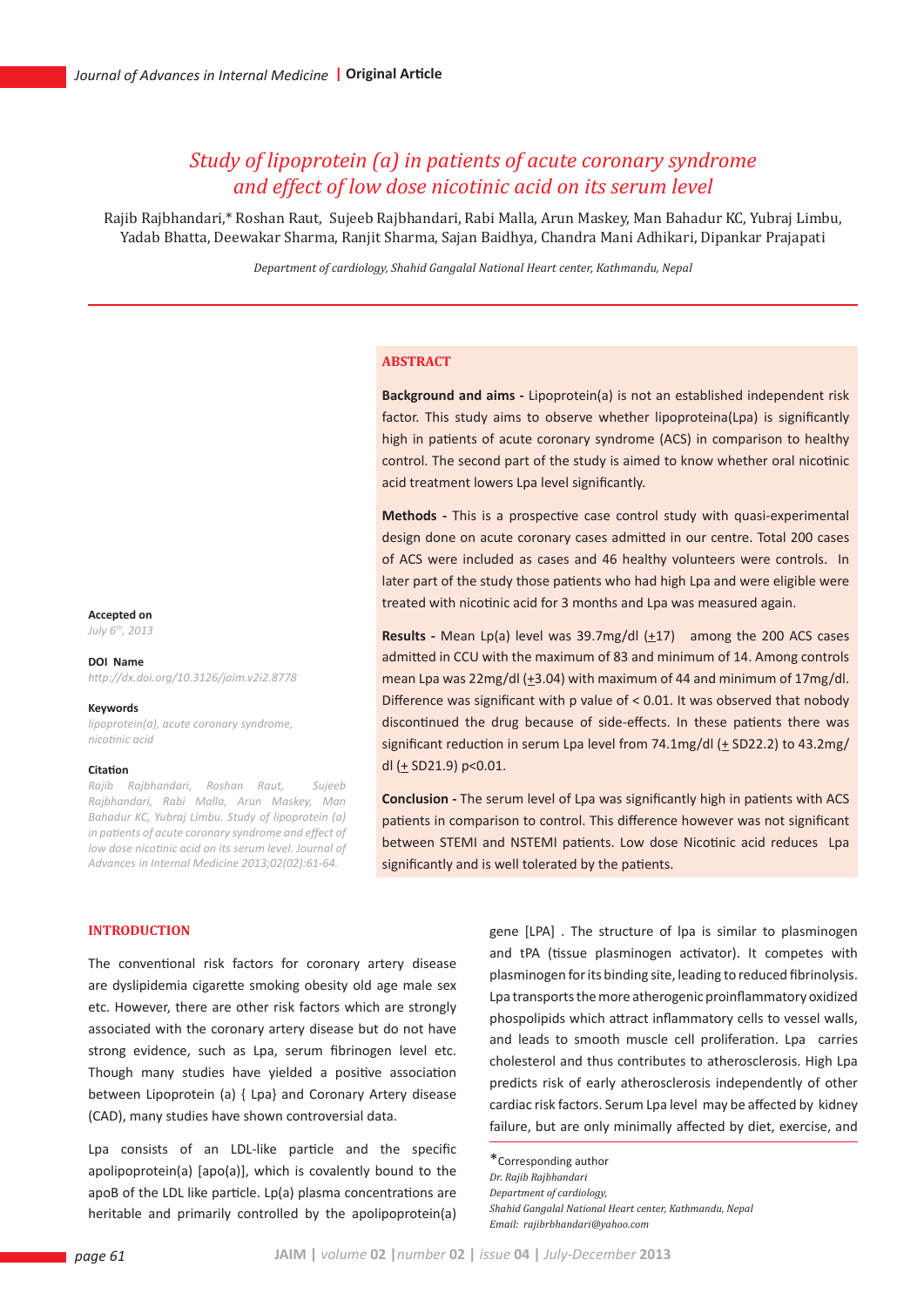other environmental factors. Most commonly prescribed lipidreducing drugs have insignificant effect on Lpa concentration.

High Lpa predicts risk of early atherosclerosis independently of other cardiac risk factors, including low density lipoprotein(LDL). Lpa has not been established as a strong independent risk factor in many studies from North America<sup>1</sup> and Europe.<sup>2, 3</sup> However in some study lpa is considered important risk factor in South Asians settled abroad.4

Some ethnic groups are known to have higher lpa levels than others which has been attributed to the genetic heterogeneity between different ethnic groups. Although most of the studies consider Lpa as emerging coronary artery risk factor many studies hesitate to take it as independent risk factor. So it is not yet certain whether Lpa is an independent risk factor for coronary artery disease in South Asian population.The only accepted therapy for significantly elevated Lpa levels today is LDL apheresis, which is invasive, expensive and not available in many centers.<sup>5</sup>

Since it will take some time until these approaches are available for clinical use, the only widely applicable and safe pharmacological agents to lower Lpa levels are nicotinic acid. Nicotinic acid has been shown to be safe and it lowers Lpa levels by up to 30% in several controlled studies, however the exact quantity of lowering and the mechanism is not clear  $6-8$ and also the apprehension of side-effects in high doses are quite bothersome.

Nicotinic acid reduces the Lpa but in high doses (more than 2 gram/d) which is usually not tolerated by the patients. There are not many randomized control trials using low dose nicotinic acid to reduce Lpa. If these ACS with high Lpa are treated, incidents of ACS may decrease.

The aim of the study was to observe whether serum lpa level is significantly high in patients of acute coronary syndrome (ACS) in comparison to controls, to find out if there are any differences in Lpa level between different types of acute coronary syndrome and to observe whether treatment with oral low dose nicotinic acid lowers the serum Lpa level.

## **Methods:**

The study was conducted in Shahid Gangalal National Heart centre (SGNHC) Kathmandu and it was a quasi-experimental study design. Total two hundred patients admitted in the one year were included as cases in the study. This is a prospective study started from October 2008 and continued for about 2 years. The volunteers attending SGNHC OPD patients who came for comprehensive cardiac check-up were taken randomly as controls. Their risk factors were matched with the acute cases admitted as ACS. All patients with ACS admitted

in CCU of SGNHC served as cases for the study and treatment with nicotinic acid. Informed Consent was taken from every volunteer and patient before the sample was withdrawn; approval was obtained from hospital ethics committee for the study.

Ten milliliter of blood was drawn in the morning and was sent immediately to lab for measurement of Lpa in ACS cases admitted to CCU. Sample from the control was taken from out patient door (OPD) cases. Measurement was done by turbidometry method. The next part of the study was to administer oral nicotinic acid to those patients who had high level of Lpa.

Inclusion criteria: All patients with age between30-65 attending SGNHC OPD who volunteered for the study, served as control; all patients admitted to CCU as acute coronary syndrome served as cases. And all patients with ACS having high Lpa level were enrolled for the treatment with nicotinic acid in the later part of the study.

Exclusion criteria: Patients with deranged renal function (which affects the Lpa level) and uncontrolled diabetics and those in killip class 2 or more were excluded from the study. Also those who underwent percutaneous coronary intervention (PCI) were also excluded.

In the other part of the study, out of 200 ACS patients admitted in CCU, 24 patients were selected for the treatment because of their high serum Lpa level; of these 20 were available for follow-up. Those who had increased level of Lpa (≥40mg/dl) were administered sustained- release nicotinic acid 375 mg twice daily for 6weeks followed by 375 mg thrice daily for another 6 weeks. Serum level of Lpa was checked after that. The other drugs were continued as before. Patients were enquired about the possible side-effects. All patients were on atorvastatin, and only two were on ezetimibe and one on fibrates and no one were on any other medicines like antiinflammatory or other medications like ayurvedic medicines.

Serum levels of control group and cases were measured and mean values calculated and expressed as mean  $\pm$  standard deviation. The serum levels between control group and acute coronary syndrome cases were compared. Also comparison was studied between unstable angina and MI patients. The difference between two groups was calculated using or z test or student t test, whichever applicable using SPSS version 11.5. The p value <0.05 was considered as significant.

# **Results**

In the first part of the study, among 200 ACS patients included in the study, their age ranged from minimum of 28 years to maximum of 86 years, with mean of 53.7 years ( $\pm$ 14.5). Male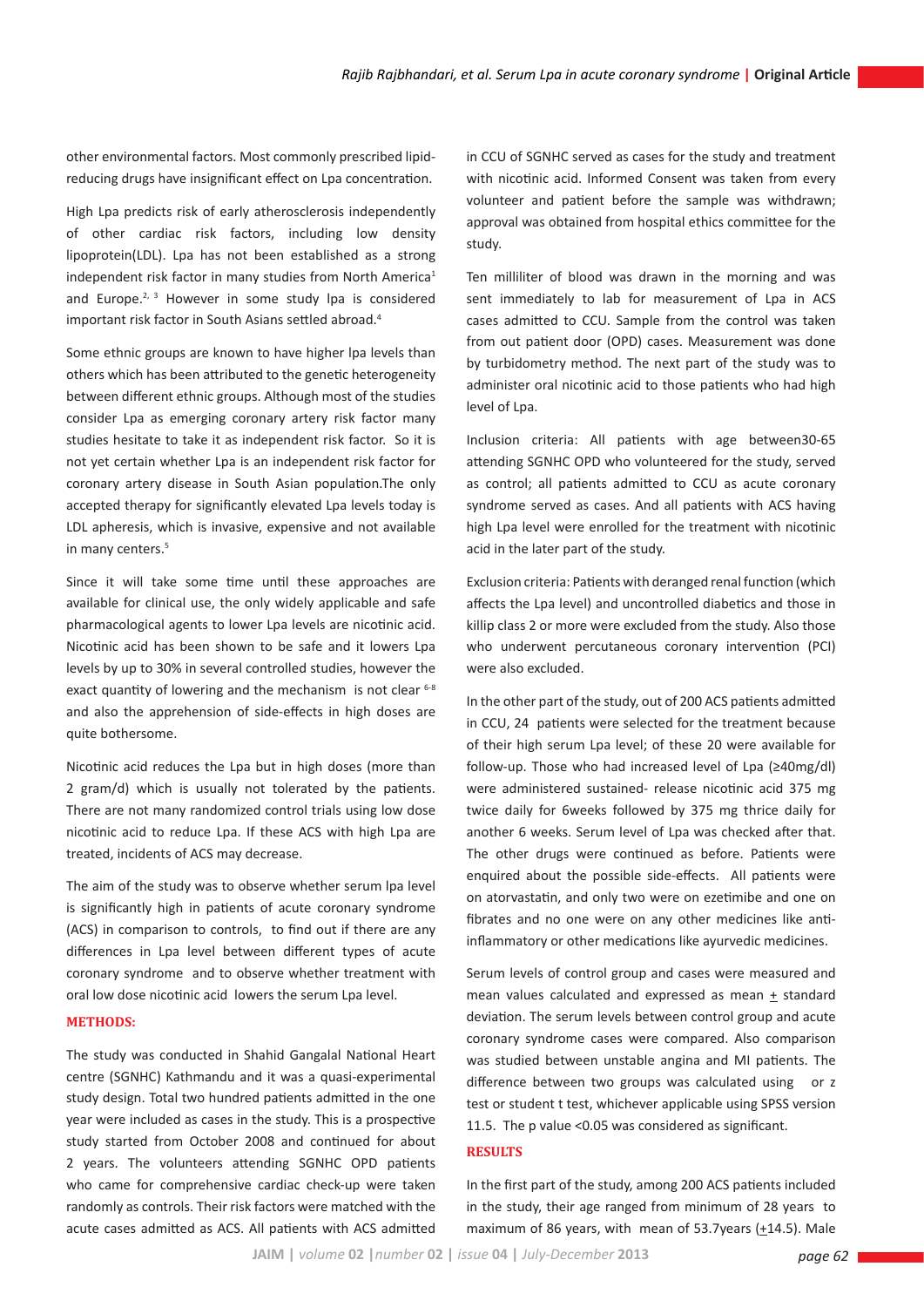patients consisted of 86% among cases and 89% among controls. Among the cases 22% were unstable patients 16% were non-ST elevation myocardial infarction (NSTEMI) and 62% were ST elevation myocardial infarction (STEMI).

Among controls 55 % smoked and 70% of the cases smoked cigarette. Hypertension was present among 30% of the controls and 50% among cases. Non-insulin dependent diabetes mellitus (NIDDM) was present among 8% of the controls and 18% among the cases. Family history of premature coronary artery disease was present among present in 4% of the cases and 2% among the controls. Dyslipidemia was present among 12% of the controls and 30% of the cases.

Among the cases mean lipoprotein (a) level was 39.7mg/dl  $(\pm 17)$  with the maximum of 83 and minimum of 14. Among the controls mean lipoprotein (a) was  $22mg/dl$  ( $\pm$ 5.04) with maximum of 44mg/dl and minimum of 17mg/dl. Difference was significant with p value of < 0.01. The difference between STEMI and NSTEMI was not statistically significant with p value of 0.78. The difference between UA and MI was not statistically significant with p value of 0.35.

In the second part of the study that is the treatment with niacin, it was observed that nobody discontinued the drug because of the side-effects. There was a significant reduction in serum Lpa level from 74.1mg/dl  $(±$  SD22.2) among 20 ACS patients to 43.2mg/dl  $(+SD21.9)$  p<0.01. The clinical events could not be studied because of inadequate follow-up and small sample size.

#### **Discussion**

Analyzing characteristics of cases and controls, few things to be noted are the prevalence of different risk factors among controls and cases. There is slight difference in presence of risk factor like smoking diabetes among the cases and controls; case group had slightly more (although non-significant) diabetic and smokers than controls. Whether this could have caused higher occurrence of acute coronary syndrome is debatable, lipoprotein(a) being just innocent bystander. However it is described that all these coronary risk factors do not affect the level of Lpa level. Because of small sample size, difference in the Lpa level among ethnic groups could not be analysed as done in other studies. 9-17

Some studies had controversial reports that statin increases the Lpa level and aspirin decreases the level.<sup>18</sup> In our study all patients were on aspirin and atorvastatin. This would probably balance the net effect on Lpa if any. And the recent studies 19-22 show that nicotinic acid in various combinations lower Lpa and is beneficial for coronary artery disease.

These days, many young patients are found to have coronary artery disease. Other than smoking, risk factors are not usually seen in such patients. Higher prevalence of Lpa could not be selectively demonstrated among young patients probably because of small sample size in our study, which may be regarded as the drawback of the study. Niacin has multiple effects like anti-oxidant anti-inflammatory and lipid lowering effect as well as Lpa lowering effect. So what caused reduction in clinical effect would not be very easy to determine.

A distinctly elevated Lpa level is an important risk factor for an early-onset and badly progressive arteriosclerosis.<sup>23</sup> Lowering serum Lpa level in these patients may control the progression of coronary artery disease. The NAUTILUS<sup>24, 25</sup>study demonstrated the beneficial efficacy and tolerability profiles of sustained release nicotinic acid in a usual-care setting. The most common side-effect of niacin is flushing, which infrequently causes treatment discontinuation and which usually subsides over continued treatment. These studies have used nicotinic acid in high dose 1.5 gram to 2 gram for upto 20 weeks. This study has targeted to avoid those sideeffects by using low dose. The ARBITER 2<sup>26</sup> study showed 1-2 years of treatment with niacin plus a statin induced regression of atherosclerosis in patients with coronary artery disease. The mechanism of the benefit achieved by niacin has not been explained in many studies. However in another study<sup>27</sup> it has been suggested that the mechanism is through improvement in endothelial function and that improvement is present in patients with low High density lipoprotein cholesterol (HDL-C), but not with normal HDL-C.

The limitation of the study is the lack of clinical correlation with the events after the treatment. Because of logistic reasons this could not be carried out. The technical difficulties in assessing the Lpa level are recognized however this has been attempted sincerely by proper and regular standard methods.

### **Conclusion**

The serum level of Lpa is found to be higher among coronary artery disease patients and appears to be a strong risk factor for coronary artery disease in our population also. The serum level of Lpa was not found to be significantly different in different types of acute coronary syndrome – STEMI, NSTEMI and unstable angina. Administration of low dose of nicotinic acid reduced the serum Lpa level significantly in patients of acute coronary syndrome and was well tolerated.

### **Acknowledgement**

The logistic help and advices given by Prof David Colquhoun MD (Prince Royal Albert Hospital Australia) is appreciated. Without his help this study would not have been successful.